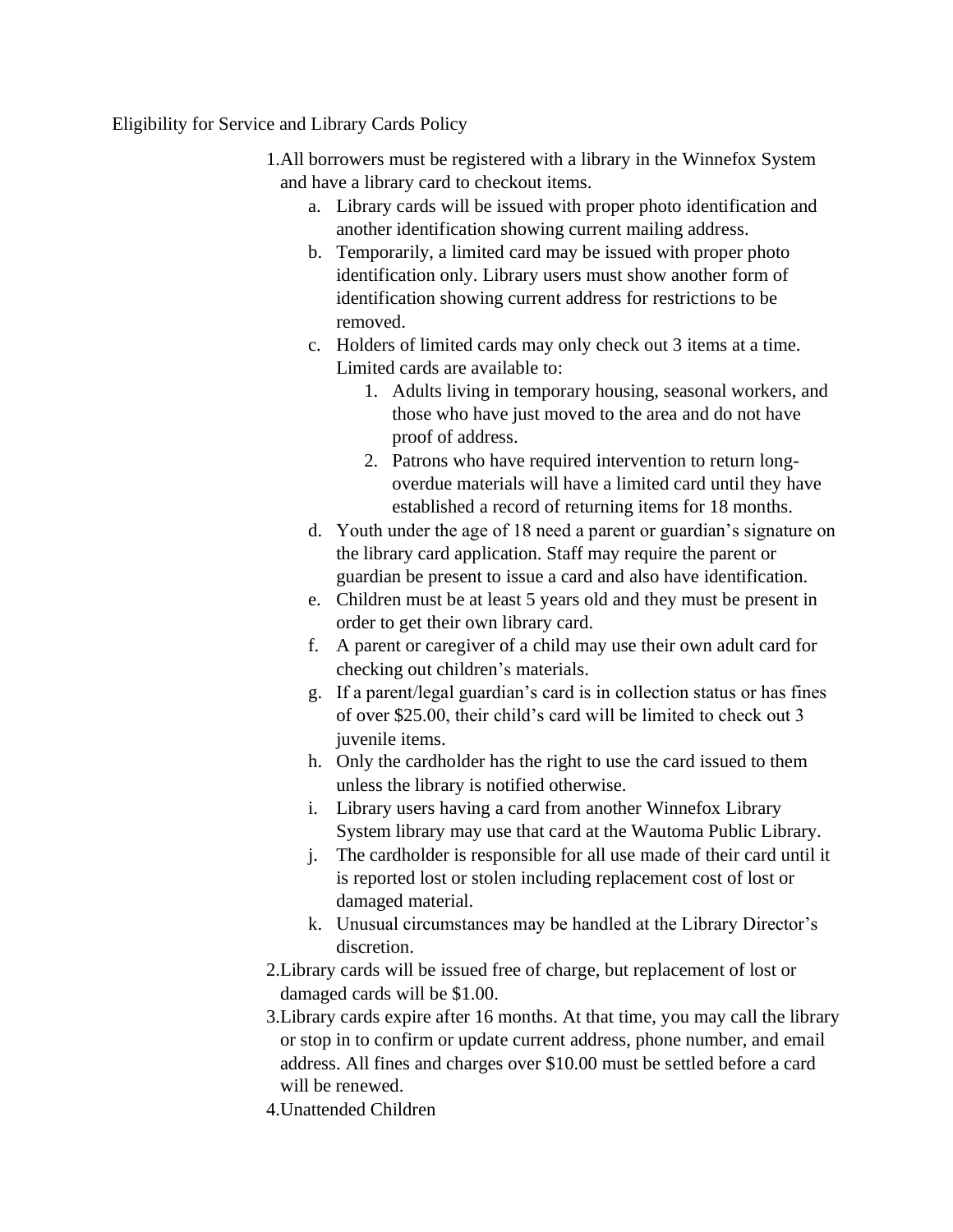- a. Library staff are not responsible for children or young adults in the library. Responsibility for the behavior and well-being of children and young adults using the library rests with the parent/legal guardian or caregiver assigned by the parent.
- b. Children under the age of 10 must be accompanied by a parent or designated responsible person of the age 13 or older while in the library. If a child under the age of 10 is unattended in the library, the library staff will attempt to contact the parents. If unable to contact the parents, the staff may call local law enforcement for assistance in determining whether the Waushara County Social Services Department should be contacted. An incident report will be prepared.
- c. If the young child is attending a library program, we require the parent/responsible person to remain in the library throughout the program.
- d. Self-supervised children, age 10 or older, and young adults are welcome to use the library as long as they maintain proper library behavior, including, but not limited to courtesy to staff and other patrons, and compliance with library policies.
	- 1. If children or young adults are asked to leave the library, the library staff will offer them the opportunity to use the telephone to make arrangements for transportation if necessary.
	- 2. If the child appears to be a danger to herself/himself or others, the child appears to be threatened by others, or the child appears to be ill or upset, library staff will attempt to contact the child's parent or guardian. If they cannot be located, staff will contact the Wautoma Police Department. An incident report will be filled out by staff.
	- 3. Local Police will be called if a child under the age of 14 is left in the library for more than five minutes past closing.
- 5.Cell phones may be used in the library if used quietly and discreetly. In the event a cell phone user is disturbing other patrons, the library staff may request the user to leave the building to complete the call and then may return to the library.
- 6. All patrons must wear proper attire including pants, shirts, and shoes while in the library.
- 7.Smoking and vaping are not permitted in the library building or on its grounds.
- 8.Disruptive behavior by library patrons will be addressed by the Library Director, Library Assistant, or Library Clerks based on their discretion or if another patron complains. The library staff reserves the right to ask a patron to leave the library for any of the following reasons listed below.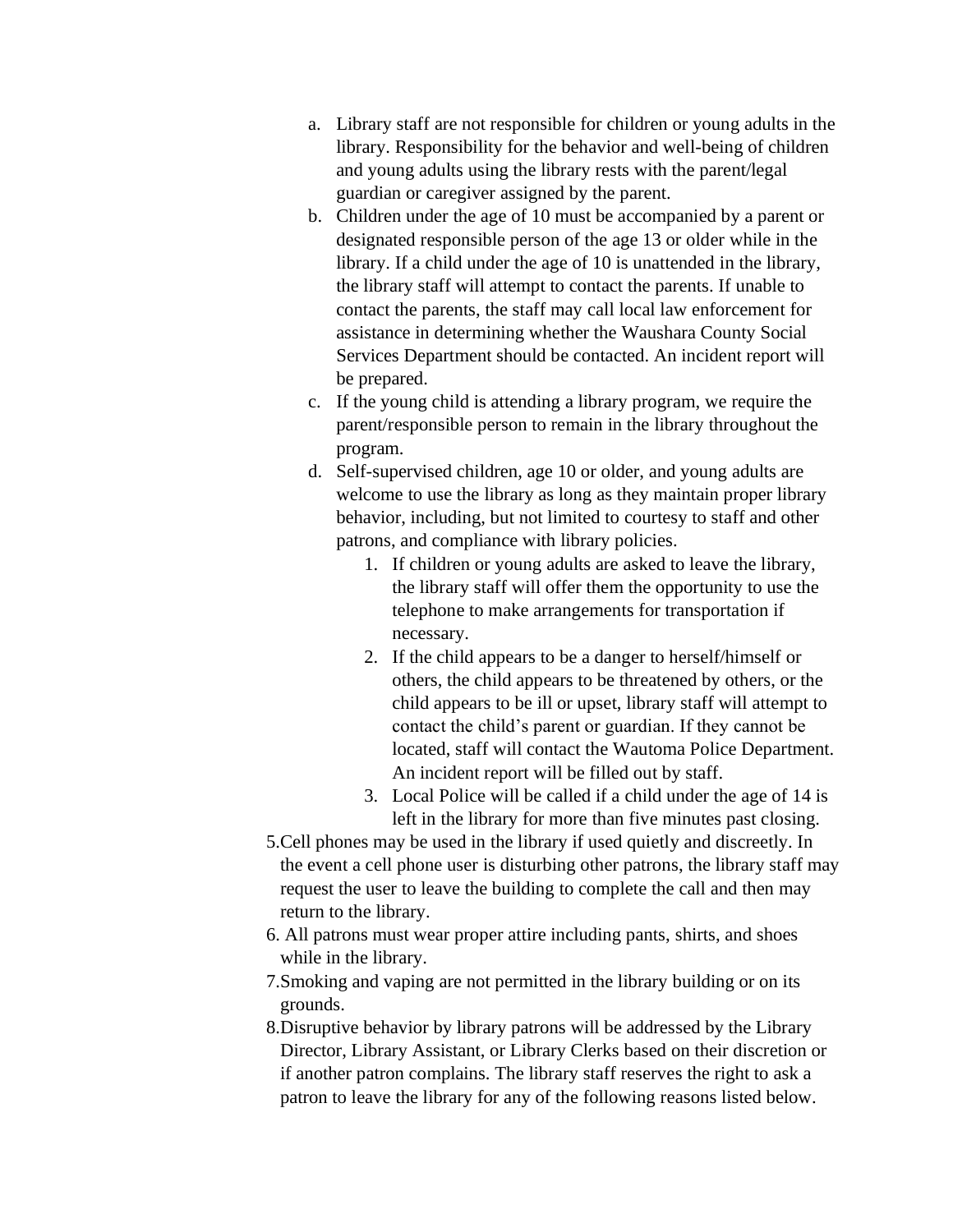- 9.The following types of disruptive behavior will not be tolerated in the library:
	- a. Any behavior that endangers the safety or health of others.
	- b. Violation of any local, state, or federal law.
	- c. Vandalism or deliberate destruction of library materials.
	- d. Theft of library materials or the personal property of other patrons and staff.
	- e. Use of abusive or intimidating languages or gestures to patrons or staff members.
	- f. Behavior that is willfully annoying, harassing, or threatening to another person.
	- g. Loud talking or using audio equipment or a cellphone that disturbs or could disturb other patrons.
	- h. Use of skateboards, roller blades, skate shoes, or scooters inside the library or on library property.
	- i. Inappropriate dress, such as bathing suits and wet clothing in the library.
	- j. Loitering on the premises after closing.
	- k. Poor hygiene that constitutes a nuisance.
	- l. Other kinds of behavior deemed inappropriate in the opinion of the Director or designated staff members.

10. The use of the library and its services may be denied for willful violations of library rules and policies, pursuant to *Wis. Stat. §43.30(2).*  Examples of such violations shall include, but not be limited to, failure to return books or pay fees, destruction of library property, disturbance of other patrons, objectionable conduct on the library premises, and inappropriate internet usage. Under these circumstances, the use of the library may be denied for up to one month by the Librarian. Such denial may be appealed by the affected patron by submitting a written request to the chairperson of the Library Board, whereby the Library Board shall hear the appeal at its next regular meeting, or special meeting scheduled at the discretion of the Board for such purpose. Denials of library use and services for longer than one month, including permanent bans, shall require direct action by the Library Board, upon the request of the Librarian.

- 11. If any library patron fails to comply with a request to leave the library or continues to engage in inappropriate behavior on the library grounds after leaving the library building, staff will immediately call the Wautoma Police Department for assistance.
- 12. Incident reports: Whenever a library patron is asked to leave the library, library staff must complete an incident report form (see attachment 3)